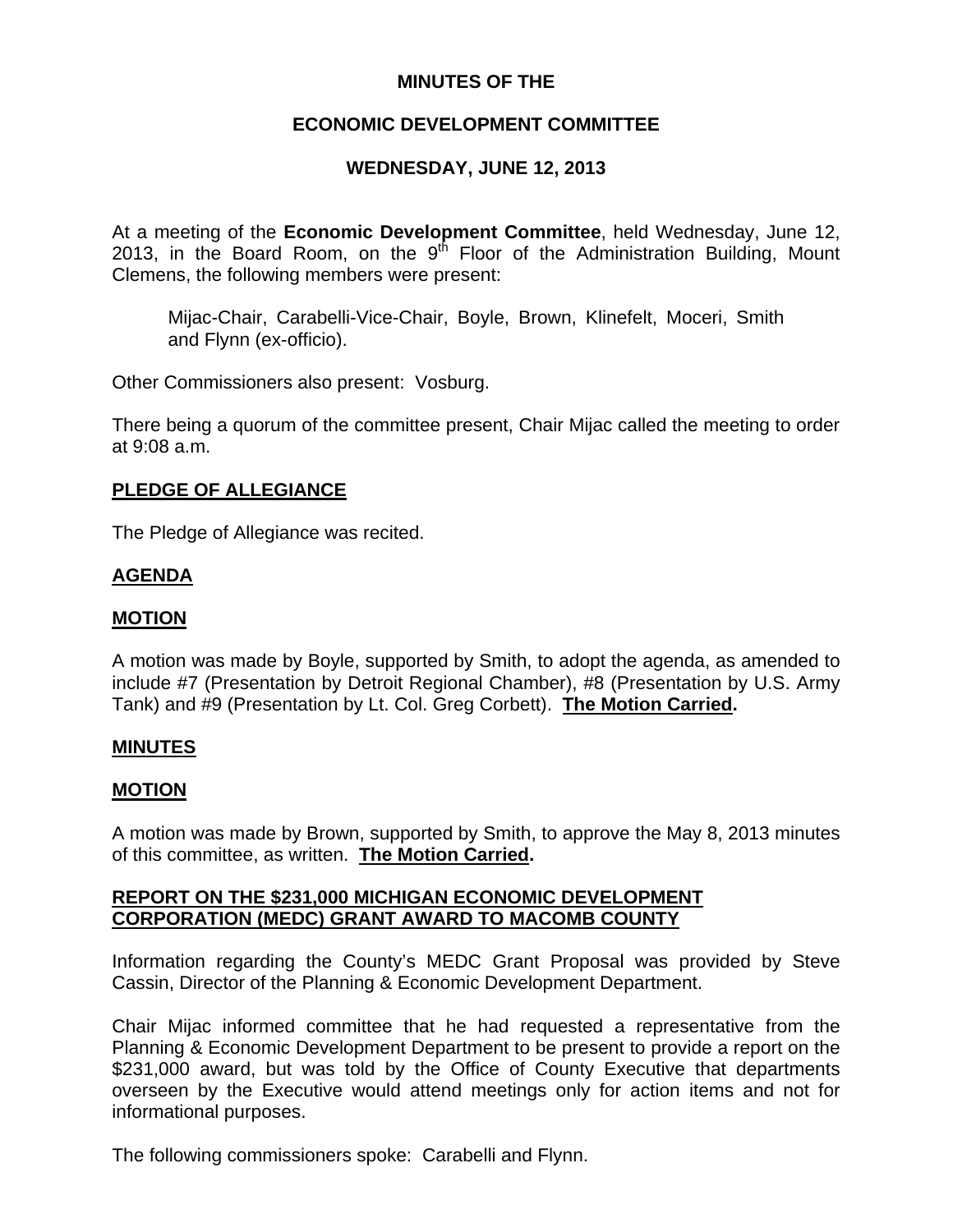#### **MOTION**

A motion was made by Brown, supported by Carabelli, to receive and file the information provided on the Michigan Economic Development Corporation (MEDC) Grant proposal. **The Motion Carried.** 

#### **PRESENTATION BY DETROIT REGIONAL CHAMBER ON SOUTHEAST MICHIGAN DEFENSE INDUSTRY/Maureen Krauss and Justin Robinson**

Justin Robinson, Business Development Representative for the Detroit Regional Chamber, Economic Development, gave a presentation entitled, "The Defense Industry in the Detroit Region." The presentation gave an overview of the significance of the defense industry in the region including numbers of contract awards, percentages of people employed in defense and facilities currently involved with defense business. Key services and strategies to grow this sector of the economy as well as opportunities for engagement on a broader scale were highlighted.

The following commissioners asked questions: Vosburg and Carabelli.

#### **MOTION**

A motion was made by Carabelli, supported by Boyle, to receive and file the presentation provided by Justin Robinson. **The Motion Carried.** 

#### **PRESENTATION BY U.S. ARMY TANK, AUTOMOTIVE, RESEARCH, DEVELOPMENT AND ENGINEERING CENTER (TARDEC) – GROUND VEHICLE ROBOTICS PROGRAM ON ROBOTICS CLUSTER INDUSTRY**

Paul Bounker of TARDEC provided a presentation entitled, "TARDEC Ground Vehicle Robotics." The presentation explained the mission of Ground Vehicle Robotics (GVR), highlights of current TARDEC robotics technology and activities, GVR facilities as well as opportunities for growth.

#### **MOTION**

A motion was made by Moceri, supported by Boyle, to receive and file the presentation provided by Paul Bounker. **The Motion Carried.** 

### **PRESENTATION BY LT. COL. GREG CORBETT OF THE ROBOTIC SYSTEMS JOINT PROJECT OFFICE (RS JPO)**

Lt. Col. Greg Corbett of the Robotic Systems Joint Project Office gave a presentation entitled, "RSJPO Overview." The presentation identified the leadership, mission and vision of the operation and the importance of robots and Unmanned Ground Vehicles (UGVs). Robotics systems are relevant and critical to the country's defense strategy and are a permanent part of current and future plans.